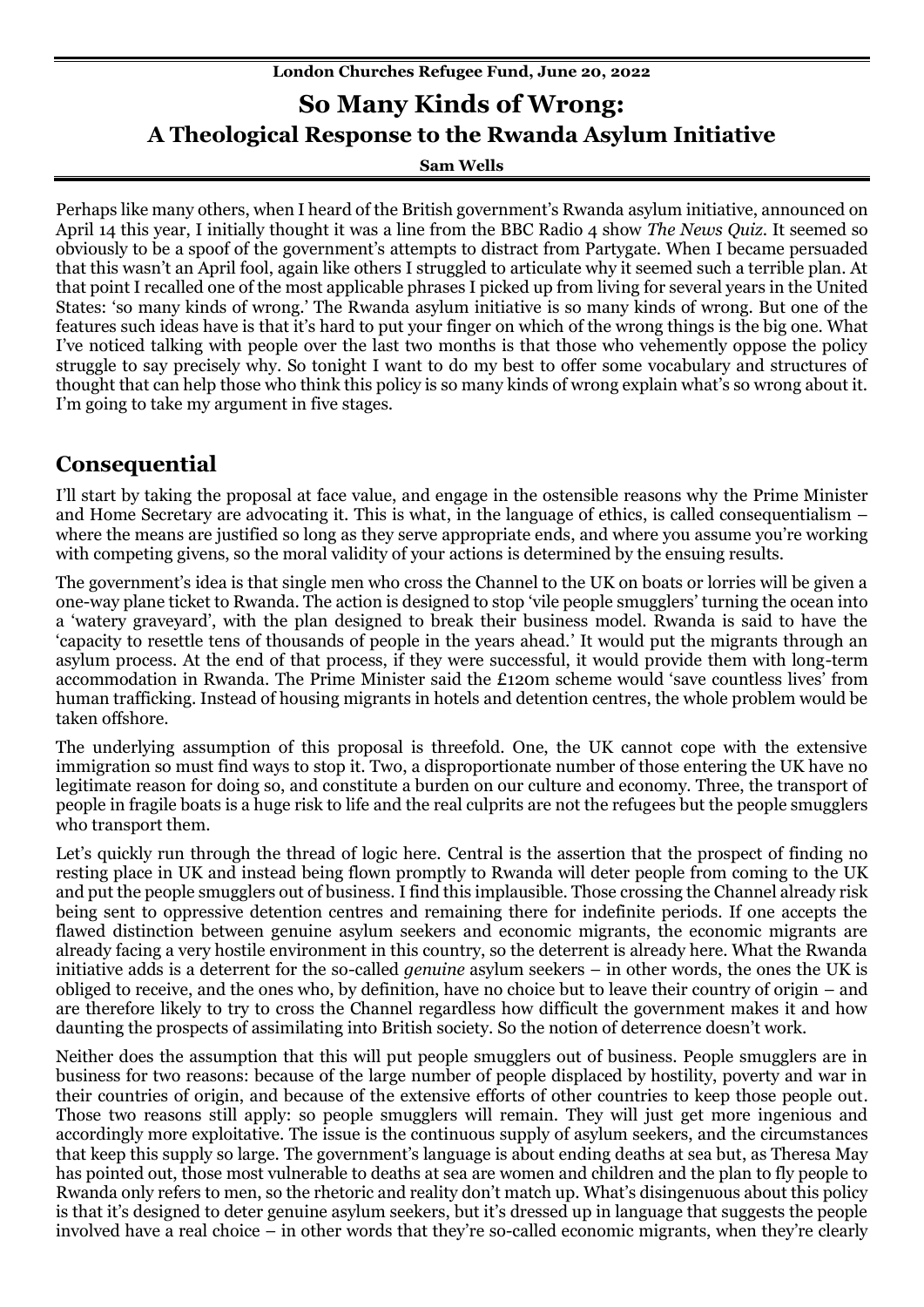not. The policy claims to be giving people a choice between non-migration or Rwanda, but really it's trying to force people to stay in France. It's portraying migrants as in the grip of people smugglers but in fact it's making them pawns in a Brexit-shaped arm wrestle between the UK government and the French. Ascribing choice where there is none can become another way of apportioning blame. The scheme is an elaborate project to transfer responsibility from a powerful government to powerless refugee.

In his announcement the Prime Minister quoted the figure of £120m. But again the notion that this is a costsaving initiative is absurd. It's clear that reputationally this scheme now has to work, or at least to be demonstrated as having worked; but the criteria for 'working,' again cited in the announcement, are extraordinarily vague: it was said that it would 'save countless lives' from human trafficking. It's impossible to calculate the cost-benefit in monetary terms, because no one's counting the amount of money brought into the UK economy by migrants who are granted the right to remain and then pay taxes and generate national wealth. What's clear is that money's no object in the deeper goal, which is evidently to persuade the Conservative core vote and supportive media that the government is intent on reducing cross-Channel immigration.

The final issue on consequential grounds is the destination. Everyone celebrates that Rwanda has pulled itself out of the horrific experience of the 1994 genocide. But it's perfectly possible for the oppressed in turn to become an oppressor. Perhaps the most far-fetched of all the claims made in the April announcement was that Rwanda is one of the safest countries in the world. 'Safe for whom?' is the appropriate response. A quick survey of human rights evaluations yields a rather different impression. The Human Rights Watch World Report 2022 says for example, 'The ruling Rwandan Patriotic Front continued to stifle dissenting and critical voices and to target those perceived as a threat to the government and their family members. The space for political opposition, civil society, and media remained closed. Several high-profile critics, including opposition members and commentators using social media or YouTube to express themselves, went missing, were arrested or threatened. Arbitrary detention, ill-treatment, and torture in official and unofficial detention facilities was commonplace, and fair trial standards were routinely flouted in cases deemed sensitive.'<sup>1</sup> The UK Prime Minister promised migrants would be 'entitled to full protection under Rwandan law.' According to Human Rights Watch, that's not very much protection.

Has anyone asked, 'Why is Rwanda so keen to proceed with this scheme?' Is it out of the goodness of its government's heart? Of course not. The scheme is a good fit for Rwanda because it's a public endorsement by one of the leading western democracies that Rwanda is a fit and proper place for refugees to find asylum, that they should have every opportunity to flourish there, and that they have nothing to fear. It's a PR exercise. But it's a PR exercise in which the UK is cynically colluding in the hope that the British public will be so pleased to have the issue of drowning migrants and unstable immigrants off the desk that they won't ask too many questions about whether the solution is in fact a plausible one.

The irony that Rwanda is described as a safe place for refugees who have in many cases had to leave their countries for precisely these kinds of reasons is so acute as to be painful. There seems to be a wilful ignorance at work that says something like, 'All these foreigners from the developing world are used to difficult conditions so they'll be fine adapting to Rwanda.' But leaving aside the challenge that they are being shipped from the frying pan of the oppression of their country of origin to the fire of an oppressive regime in Rwanda, there are more subtle factors. One is that Rwanda is one of the least religiously diverse countries in the world, with fewer than 1% of the population Muslim, while 44% of refugees globally are Muslim, with a significantly higher proportion among those crossing the Channel in boats, with 61% coming from the Middle East alone.

This supposedly safe country is actually currently at war. The conflict on Rwanda's western border with the Democratic Republic of Congo recently attracted the grave concern of the President of the African Union. The DRC and Rwanda have been on the brink of war since the mass arrival in eastern Congo of Rwandan Hutus accused of massacring Tutsis during the 1994 Rwandan genocide. Kinshasa has frequently accused Kigali of sending troops into its territory and supporting militias there.<sup>2</sup>

The final irony of the consequentialist dimension of this initiative is that Rwanda is very densely populated country. Rwanda has a population density of 525 per km2 (if we're still allowed to use metric measures in this country), which is double that of the UK, which comes in at 281 per km<sup>2</sup> . Rwanda's population density ranks  $24<sup>th</sup>$  in the world (out of 235), while the UK ranks 51<sup>st</sup>. Rwanda's population is set nearly to double by 2050. The UK's meanwhile is set to increase in that period by 15% from 67m to 77m. So the irony of shipping migrants from the UK to Rwanda is that by the pure justice of every person having three acres and a cow, we really should be shipping people in the opposite direction.

<sup>1</sup> <https://www.hrw.org/world-report/2022/country-chapters/rwanda>

<sup>2</sup> https://www.africanews.com/2022/05/30/african-union-chief-gravely-concerned-by-rwanda-drc-tension//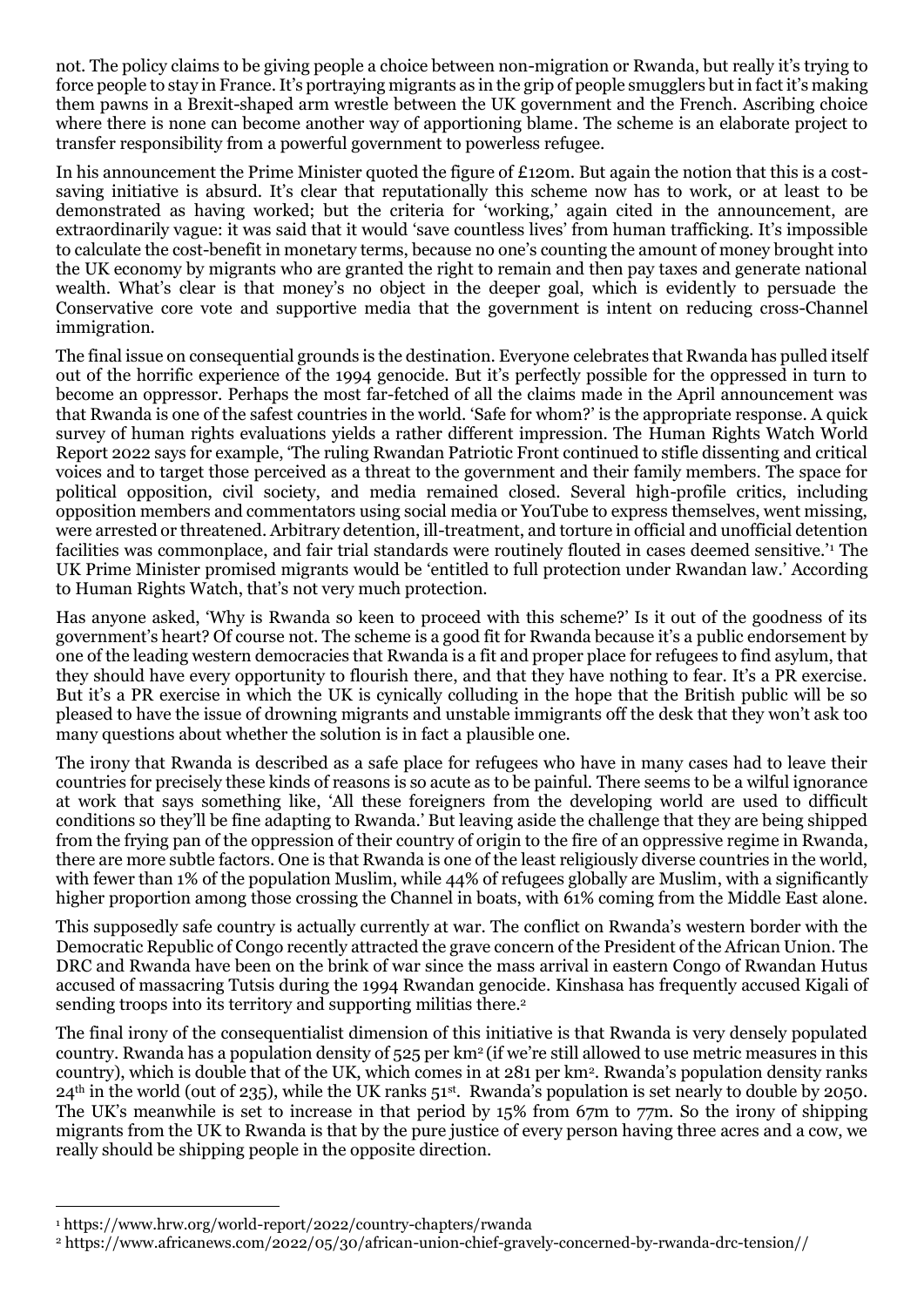So this quick survey of consequentialist arguments for the Rwanda initiative has shown that all of them fail – the deterrent for migrants, the neutering of smugglers, the use of resources, the safety of the migrants, and the hospitality of Rwanda – every single one of them. I've begun with these arguments because it's a rule of debate that you should begin with your opponent's proposals in their own terms. But my underlying purpose tonight is to articulate the widespread revulsion the policy has evoked. For that, we need to look elsewhere.

# **Deontological**

The second area to consider is what in ethics is called deontological, from the Greek word for duty. This is the territory of right and wrong, where the means can't be justified by the ends.

It's hard to perceive how anybody could regard the Rwanda asylum initiative as right by these standards – it's easier to see how it could instead be regarded as a necessary evil or at a stretch to say the danger posed to the UK by large numbers of immigrants, or perhaps posed to the migrants themselves by the journey across the Channel, requires such a policy. The right and wrong arguments are the preserve of the gut reaction, and the gut reaction in this case is almost entirely negative. Let's take just two dimensions of gut reaction.

The first is, sending people to Rwanda is treating them like garbage. It's based on a primal desire for a problem to go away, and a common reaction of those with means to outsource an undesirable phenomenon to an agency that can just fix it on your behalf. The proclivity of doing this represents some of the least savoury aspects of British culture. No one wakes up aged 16 and feels a longing to work in an abattoir. Those were the jobs Eastern Europeans used to do before we took back control of our abattoirs. Few people are drawn to back-breaking work picking fruit in East Anglia. That's why it's long been part of the grey economy. Not many people are longing to spend all night cleaning offices so they're ready for the next day. That's another one that's long been outsourced. And when we turn from people to things, there's a continued assumption that someone else can take and process our nuclear waste, and offset our carbon consumption. Such things are the underbelly of British society: no one's proud of them, but there's never the political or social will to address them. So it's not hard to see the Rwanda asylum initiative as part of this chain of thinking, that says, 'We're a wealthy country, here's something we don't want to think about or deal with, we'll outsource it the way we've done with other uncomfortable things.' The policy is just the tip of the iceberg. There's a whole iceberg propping it up – an iceberg that facilitates an affluent society. The trouble with calling this policy wrong is we'll have to start scrutinising all those other practices as well. But the truth is, sending people to Rwanda is treating Rwanda like a brownfield site, and the people like landfill. It's a project to stop smugglers trafficking illegally by government trafficking legally. You can only get your head round it if you find a way to depersonalise it – to take away the human faces and real families and broken hearts and traumatised lives, and treat people like a commodity. But here again is the irony – yet another one. The reason the UK regards itself as civilised isn't because we've had a parliament for centuries or we have good universities or we invented most of the world's sports. It's because we don't treat people like commodities. But now it seems we do. You'd assume that since the mid-twentieth century the whole idea that a government could say to a group of people 'We're going to transport you to another place where you'll be safe away from people who hate you' had become unthinkable. But it seems not.

In practice the deontological arguments have started to be played out in court, with the government's policy challenged by whether it conforms to the UN Refugee Convention, which protects people from being sent to a country where they face serious threats to life or freedom, and the European Convention on Human Rights, which states that no one shall be subjected to torture, inhuman or degrading treatment or punishment. The Prime Minister has acknowledged he expected his plan to be subject to challenge in the courts from a 'formidable army of politically motivated lawyers'. But we have repeatedly seen that this Prime Minister regards national and international law as obstacles to be circumvented rather than principles to be respected. Which makes the use of the term 'illegal migrant' yet a further irony.

The second problem on a gut level is what it reveals about an ugly dimension of the gut level. The Rwanda asylum policy was announced eight weeks into the Russian invasion of Ukraine. Britain isn't making Ukrainian refugees gamble with their lives by sitting in fragile boats to cross the Channel; it's flying them in from European airports. The question of what makes Ukrainian refugees acceptable, in fact very welcome, while Iranians (who make up a quarter of those crossing the Channel) are illegal and to be outsourced on site, has only one answer – and it's not a pleasant answer. The Ukrainians are Europeans. In fact, that's a euphemism. The Ukrainians are white.

Soon after Australia became a federation in January 1901, the federal government of Edmund Barton passed the Immigration Restriction Act of 1901, which was the beginning of the White Australia Policy. During World War II, Prime Minister John Curtin said, 'This country shall remain forever the home of the descendants of those people who came here in peace in order to establish in the South Seas an outpost of the British race.'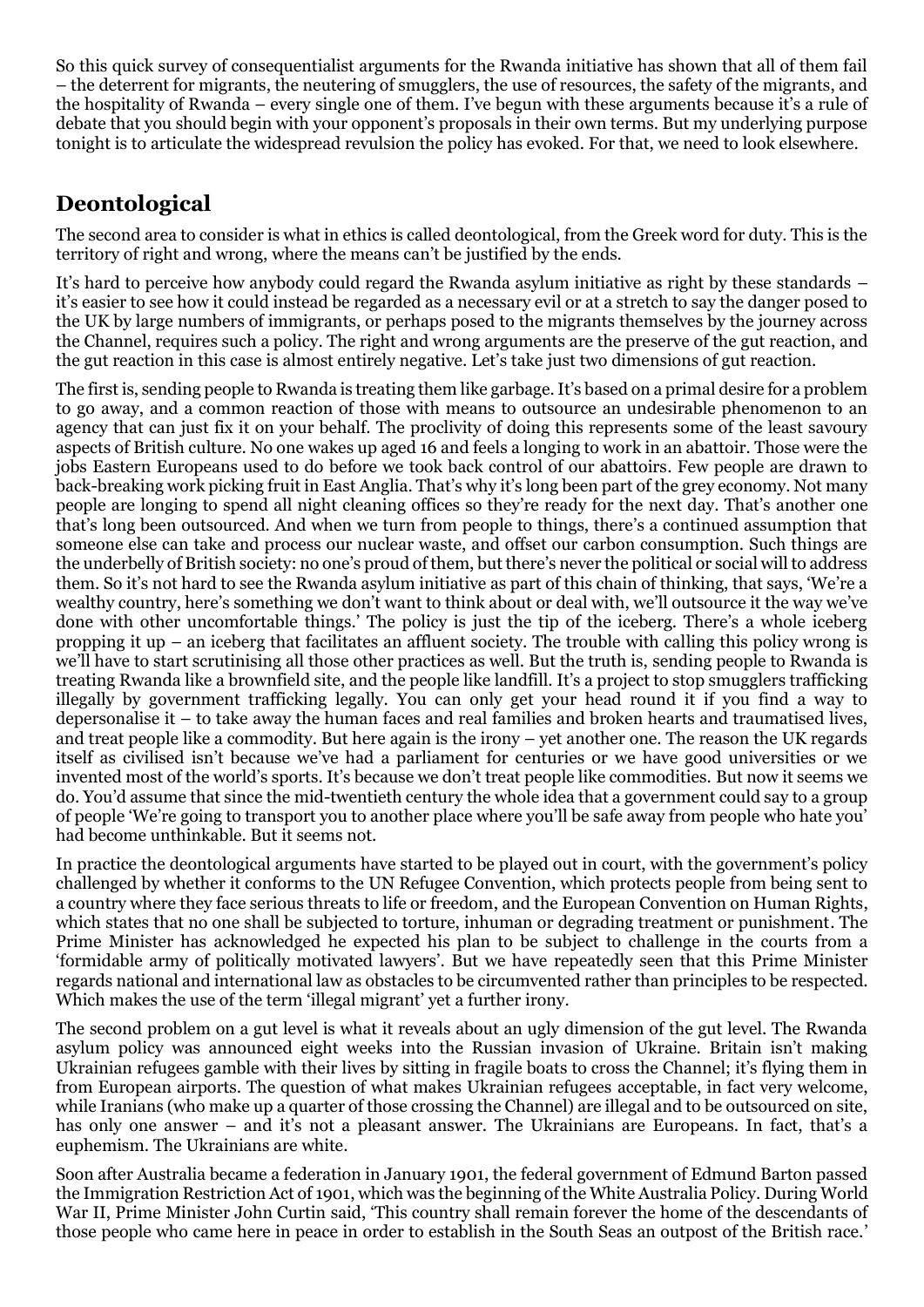It's hard to credit such a remark could have been made in a country where the aboriginal people were still abounding in such numbers, despite government suppression. While the policy was subsequently dismantled, and in 1973 formally abolished, it remained in the memory when Australia began using offshore detention centres in 2001. In 2013, Australia amended its immigration law to deny resettlement visas to asylum seekers arriving by boat. More than 4,000 asylum seekers were transferred out of Australia between 2012 and 2019. By its own projections the Australian government will spend £460m on offshore processing in 2021-22. Let's not suppose the Rwanda asylum initiative was the Conservative government's own original idea. Nor is Rwanda a new name in the conversation: it's been used as a repository for unwanted persons by Israel and Denmark for several years.

As the Australian story shows, as if any further evidence were needed, the difference in approach to Ukrainians from Channel-boat migrants is almost entirely about race. The only reason the point isn't more stressed in the media is that it's so widely shared. It's one of our nation's big secrets. But it's one of those secrets that's really a secret to nobody. What's wrong about the Rwanda asylum policy from this point of view is that it's not treating racism as a widespread malaise that the government seeks to eradicate from society; instead it's making racism a fundamental guideline of government policy. That's institutionalised racism if we ever saw it. The painful part is not highlighting the flaw in the policy: it's recognising that the policy is not being promoted because it will work, but because it will be widely popular whether it works or not.

#### **Virtue**

And so to a third approach to ethics. This is the ethics of virtue, which turns attention from the making of decisions to the formation of character of those who make those decisions. Virtue ethics locates us in a narrative, or at least highlights the explicit or implicit narratives in which we place ourselves. It turns the question from 'What should our society do?' to 'What kind of a society do we really want to be?', and from 'What should I do?' to 'Of what narratives do I find myself a part?'

Here we begin to move from the utilitarian calculation and slogan-driven name-calling of the first two kinds of ethics to a subtler and more far-reaching understanding of what this conversation is really about. Let's start with narrative. Underlying the Rwanda asylum policy is a notion of the UK's uniqueness. This is an island nation, with different customs from continental Europe. It has obvious and absolute borders. It has every reason and right to control who comes in and out and who belongs. Its dynamism and imagination led it to extend its influence around the world, to partner with a great many countries in ways that brought them Christianity, commerce and civilisation, and left them better off. The partnership with Rwanda is an appropriate updated form of this imperial tradition, where each nation benefits from the relationship. As revealed by the Brexit referendum, the key word in this story is control. The story goes that Britain became great by controlling its resources and limits, and must actively reassert that control so as to Make Britain Great Again.

By contrast the alternative narrative is that Britain as an island is and always has been a nation of migrants. The question is not who's a native and who's a foreigner, but when you or your forebears immigrated. Even more significantly, it's been immigration that's constituted the vibrancy of this country. Over and again not only has energy and imagination been introduced from elsewhere, but the one from elsewhere becomes regarded as the epitome of Britishness. In this story the immigrant is a source of renewal, and those whose cultures appear to differ the most may take longer to assimilate, but will prove a blessing in the end. The shipping-off of migrants to Rwanda is thus one way this country is cutting off its own source of new life. After all, the rhetoric of Brexit was to cease tying ourselves to Europe and be open to the whole world. Another irony.

These are two rival stories of the past. But there are also rival stories of the future. Story One says control, especially of borders, can be achieved and it will make this country secure and will meanwhile stop the dreadful spectacle of people drowning in the Channel and the North Sea. Story Two is again very different. It says 'What makes you so sure that one day this country won't be the one ruled by a dictatorship or invaded by a foreign power? What makes you so sure you won't be the one in the boat struggling to get across the sea to escape horror and seek a new life in a receptive country? What will you say then if *you're* shipped off to Rwanda?' Story Two is about placing yourself in another's shoes, and turning 'them' into 'we.' In this story you can no longer outsource a problem: because you're potentially outsourcing yourself.

The real question for virtue ethics is what kind of a people we want to be. I recall being stopped at US customs and grilled with lots of questions. I was travelling to give some lectures in Texas. The border guard was unimpressed. 'Aren't there any people in this country who can give those lectures?' he asked, aggressively. 'Apparently not,' I said, beholding how effortlessly he'd just demolished the whole notion of academic enquiry and cultural exchange. But I came away thinking how sad. How sad to try to build a fortress nation that has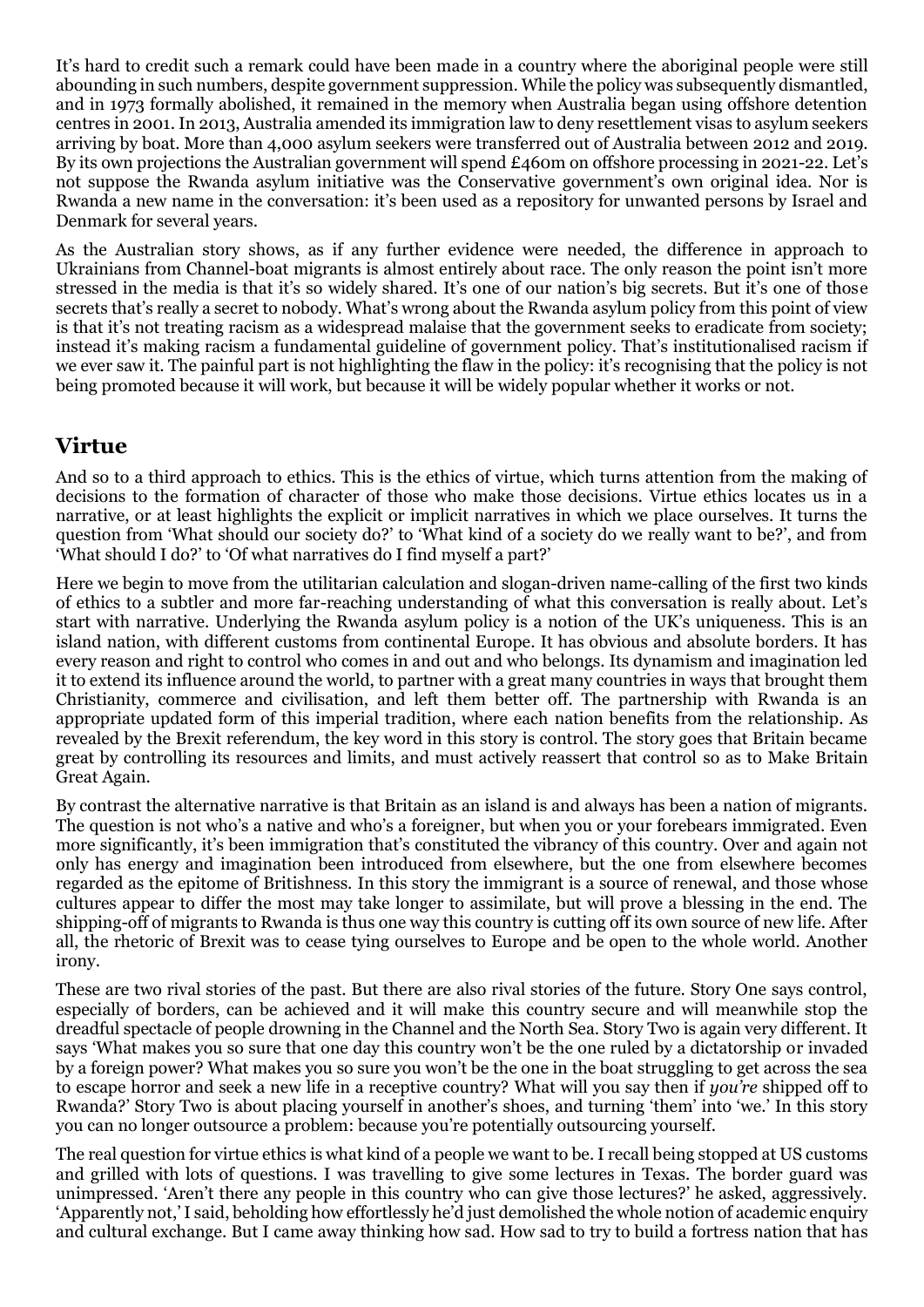nothing to learn or gain from anyone outside, and deals with its problems by paying someone to take them away. How sad to be a country that has no gratitude for how it was formed of people from afar, and no imagination to envisage how its people might themselves one day need to relocate to survive.

This is really the heart of the issue. What kind of people do we want to be? Do we want to be on a boat crossing the Channel, with hope in our heart, believing in a future that's bigger than the past – or do we want to be putting up barricades and fending off marauders, sustaining the fantasy of a past where there were no immigrants and the illusion of a future where we could send all our problems away on a paper aeroplane to a faceless refuse-collection agency?

### **Alternatives**

It won't surprise you to know that virtue ethics is the field I've inhabited these last 30 years. But before I finish there are two other matters I need to attend to. The first is the Home Secretary's insistence that critics of her policy come up with a suitable alternative. Such an endeavour isn't my primary purpose tonight, but I briefly propose three principles on which an alternative may be founded.

First, and most obvious, concentrate on the disease, not the symptom. Most people love their country and its people. Unless for a specific job, they migrate as a last resort. Most who migrate want to return when conditions improve. The great weight of diplomacy and international aid needs to be on keeping people in or as near to their country of origin as possible. The number crossing the sea in boats is minuscule compared to the number displaced but who remain within a few days' journey of their place of origin. That's best for everybody, and policy needs to focus on keeping it that way and making it more so. And foreign policy needs to be primarily about keeping stability and mitigating conditions where people feel they have no alternative but to migrate across continents.

Second, and most challenging to a mindset that seeks to separate the UK from its European neighbours, take collective responsibility. It's childish to say we must receive no refugees because on the map we're the furthest from trouble and they must all stay in France. A mature approach reaches regional international agreements on what percentage of displaced persons each northern European nation is going to receive. To qualify a person only needs to arrive in a country participating in the scheme. So there would be no need for precarious boats across the sea. Compared to such an approach the Rwanda policy looks like a petulant extravagance.

Third, and most subtle, the heart of policy needs to be to empower refugees themselves. Keeping a person in a country when they have little access to benefits and no right to work is the epitome of setting them up to fail. The whole mindset has to change from deterrence, suspicion and punishment to empowerment, support and anticipation of playing a productive and generative role in the economy.

It should go without saying but it's vital to mention that the church cannot be taken seriously when making such proposals unless they reflect its own existing practice. The church is a laboratory of the kingdom and a shop window to society: prophetic calls on the government carry no weight unless the church itself models inclusive welcome and imaginative empowerment.

### **Theological**

And finally, too little too late I hear you say, to the fifth dimension of my response, the theological. The Bible is founded on six journeys, all of which have a bearing on our theme. Jacob and his entourage migrate to Egypt in the midst of famine. This is an economic migration, but really it's a journey of survival. Moses and the children of Israel migrate from Egypt to the Promised Land. They leave as refugees to flee slavery. They take 40 years to reach their destination, and when they get there they face a very hostile environment indeed. Judah loses a battle and is displaced 500 miles to Babylon. There, as Daniel shows, exiles play a vibrant role in public life, and bring unique qualities, represented by the ability to interpret dreams. The exiles finally migrate back to Jerusalem. There you are you see – migrants are generally glad to return home once the danger's passed. But their understanding of God has been transformed from a god who's just concerned with them to a God who's concerned with everybody. Jesus travels from Galilee to Jerusalem. He's living during the occupation by an invading power, Rome. Finally Paul migrates from Jerusalem to Rome. He's searching for legal protection in an empire where citizenship transcends geography.

In short, most of what we'd today call migration is in the Bible, and it's through migration, not in spite of it, that revelation occurs. You could say the greatest migration of all is of Christ from heaven to earth and back. The statement 'Here we have no abiding city' is an announcement that we should consider our whole lives as a season of migration, because we are transiting through Earth to find our true home elsewhere. None of us